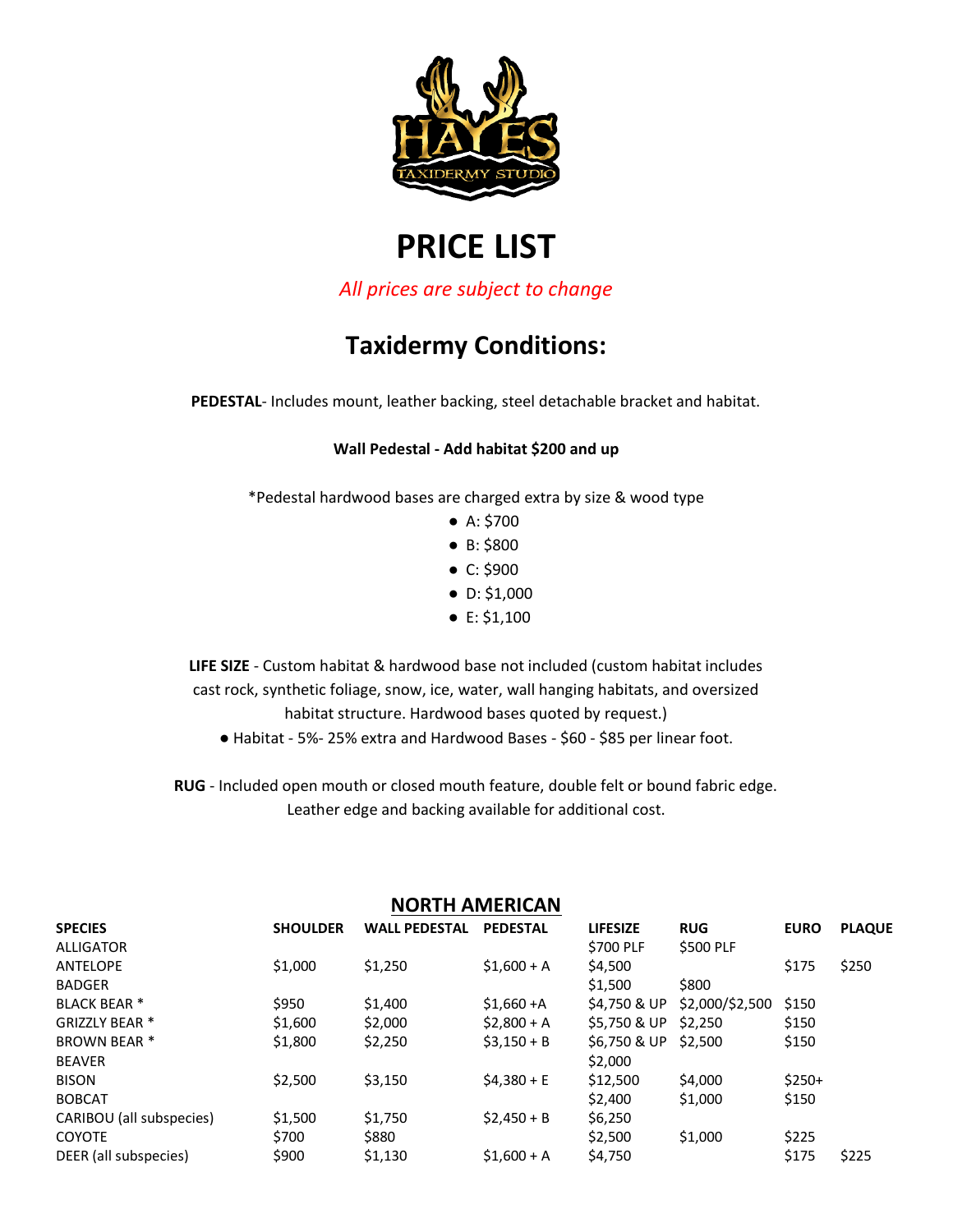| <b>ELK</b>                                     | \$1,800         | \$2,000                                   | $$2,800 + D$            | \$8,500          |            | \$225   | \$275 |
|------------------------------------------------|-----------------|-------------------------------------------|-------------------------|------------------|------------|---------|-------|
| FOX / FISHER                                   |                 |                                           |                         | \$1,900          | \$1,000    |         |       |
| <b>JAVALINA</b>                                | \$950           | \$1,190                                   |                         | \$2,600          | \$1,000    |         |       |
| <b>LYNX</b>                                    |                 |                                           |                         | \$2,400          | \$1,000    |         |       |
| MARMOT / MARTEN                                |                 |                                           |                         | \$1,500          | \$800      |         |       |
| MOOSE, ALASKAN, CANADIAN                       | \$2,500         | \$3,130                                   | $$4,380 + E$            | \$14,500         |            | $$250+$ |       |
| MOOSE, SHIRAS                                  | \$1,850         | \$2,310                                   | $$3,240+D$              | \$13,500         |            | $$250+$ |       |
| <b>MOUNTAIN GOAT</b>                           | \$1,200         | \$1,500                                   | $$2,100+A$              | \$5,250          | \$2,000    | \$175   | \$250 |
| <b>MOUNTAIN LION</b>                           | \$1,200         | \$1,500                                   | $$2,100+A$              | \$5,250          | \$2,000    | \$150   |       |
| <b>MUSK OX</b>                                 | \$2,000         | \$2,500                                   | $$3,500 + C$            | \$7,000          |            |         |       |
| <b>PORCUPINE</b>                               |                 |                                           |                         |                  |            |         |       |
|                                                |                 |                                           |                         | \$2,000          |            |         |       |
| <b>RACOON</b>                                  |                 |                                           |                         | \$1,500          | \$800      |         |       |
| SHEEP, BIGHORN/<br>DALL/DESERT/STONE<br>WEASAL | \$1,250         | \$1,400                                   | $$1,750 + A$            | \$5,250<br>\$950 |            | $$250+$ |       |
| <b>WOLF</b>                                    |                 |                                           |                         | \$4,250          |            | \$175   |       |
|                                                |                 |                                           |                         |                  | \$1,500    |         |       |
| <b>WOLVERINE</b>                               |                 |                                           |                         | \$2,750          | \$1,000    |         |       |
| <b>BEAR PACK MOUNT</b>                         |                 | CLOSED MOUTH \$1,100 - OPEN MOUTH \$1,300 |                         |                  |            |         |       |
| <b>DEER PACK MOUNT</b>                         |                 | \$1,100 + PRICE UPON REQUEST              |                         |                  |            |         |       |
| <b>ELK PACK MOUNT</b>                          |                 | \$2,000 + PRICE UPON REQUEST              |                         |                  |            |         |       |
| <b>COYOTE PILLOW MOUNT</b>                     |                 | \$1,200 YOU PROVIDE HIDE                  | \$1,500 WE PROVIDE HIDE |                  |            |         |       |
| FOX PILLOW MOUNT                               |                 | \$1,200 YOU PROVIDE HIDE                  | \$1,500 WE PROVIDE HIDE |                  |            |         |       |
| WOLF PILLOW MOUNT                              |                 | \$1,800 YOU PROVIDE HIDE                  | \$2,250 WE PROVIDE HIDE |                  |            |         |       |
|                                                |                 |                                           |                         |                  |            |         |       |
|                                                |                 |                                           | <b>AFRICAN</b>          |                  |            |         |       |
| <b>SPECIES</b>                                 | <b>SHOULDER</b> | <b>WALL PEDESTAL</b>                      | <b>PEDESTAL</b>         | <b>LIFESIZE</b>  | <b>RUG</b> |         |       |
| <b>BABOON</b>                                  | \$850           |                                           |                         | \$3,850          |            |         |       |
| <b>BLESBOK</b>                                 | \$900           | \$1,139                                   | $$1,580+A$              | \$4,000          |            |         |       |
| <b>BONGO</b>                                   | \$2,000         | \$2,500                                   | $$3,500 + B$            | \$8,500          |            |         |       |
| <b>BONTEBOK</b>                                | \$900           | \$1,130                                   | $$1,580+A$              | \$4,000          |            |         |       |
| <b>BUSHBUCK</b>                                | \$900           | \$1,130                                   | $$1,580+A$              | \$3,850          |            |         |       |
|                                                |                 |                                           |                         |                  |            |         |       |
| <b>BUSHPIG</b>                                 | \$1,100         | \$1,380                                   | $$1,930 + A$            | \$4,500          |            |         |       |
| <b>CAPE BUFFALO</b>                            | \$2,500         | \$3,130                                   | $$4,380 + E$            | \$14,500         |            |         |       |
| CARACAL                                        |                 |                                           |                         | \$2,750          | \$900      |         |       |
| <b>CIVIT CAT</b>                               |                 |                                           |                         | \$2,200          | \$900      |         |       |
| CROCODILE                                      |                 |                                           |                         | \$700 PLF        | \$500 PLF  |         |       |
| DIK DIK/PIGMY ANTELOPE                         | \$650           | \$810                                     |                         | \$2,000          |            |         |       |
| <b>DUIKER</b> (all forest                      | \$650           | \$810                                     |                         | \$2,500          |            |         |       |
| small subspecies)                              |                 |                                           |                         |                  |            |         |       |
| DUIKER, YELLOWBACK                             |                 |                                           |                         |                  |            |         |       |
| (all large subspecies)                         | \$950           | \$1,190                                   |                         | \$4,500          |            |         |       |
| ELAND, COMMON                                  | \$2,300         | \$2,880                                   | \$4,050+D               | \$13,500         |            |         |       |
| ELAND, GIANT                                   | \$2,500         | \$3,130                                   | $$4,380+D$              | \$14,750         |            |         |       |
| <b>ELEPHANT</b>                                | \$20,000        |                                           | \$22,500 & UP           | \$130,000 & UP   |            |         |       |
| GAZELLE (all large subspecies)                 | \$950           | \$1,190                                   | $$1,660 + A$            | \$4,500          |            |         |       |
| GAZELLE (all small subspecies)                 | \$900           | \$1,320                                   | $$1,580+A$              | \$3,850          |            |         |       |
| <b>GEMSBOK</b>                                 | \$1,200         | \$1,500                                   | $$2,100+A$              | \$6,500          |            |         |       |
|                                                |                 |                                           |                         |                  |            |         |       |
| <b>GENET CAT</b>                               |                 |                                           |                         | \$1,700          |            |         |       |
| <b>GERENUK</b>                                 | \$1,000         | \$1,250                                   | $$1,750 + A$            | \$4,750          |            |         |       |
| <b>GIANT FOREST HOG</b>                        | \$1,500         | \$1,880                                   | $$2,630 + A$            | \$7,000          |            |         |       |
| <b>GIRAFFE</b>                                 | \$7,250         | \$9,050                                   | $$12,690 + C$           | \$35,000         |            |         |       |
| <b>GRYSBOK</b>                                 | \$650           | \$810                                     |                         | \$2,500          |            |         |       |
| <b>HARTEBEEST</b>                              | \$1,200         | \$1,500                                   | $$2,100+A$              | \$6,000          |            |         |       |
| <b>HIPPOPOTAMUS</b>                            | \$8,000         | \$10,000                                  | $$14,000 + E$           | \$35,000         |            |         |       |
| <b>HONEY BADGER</b>                            |                 |                                           |                         | \$2,500          | \$900      |         |       |
| <b>HYENA</b>                                   | \$1,000         | \$1,250                                   | $$1,750 + A$            | \$4,250          | \$1,200    |         |       |
| HYRAX\$1,200                                   |                 |                                           |                         |                  |            |         |       |
| <b>IMPALA</b>                                  | \$950           | \$1,190                                   | $$1,660 + A$            | \$4,500          |            |         |       |
|                                                |                 |                                           |                         |                  |            |         |       |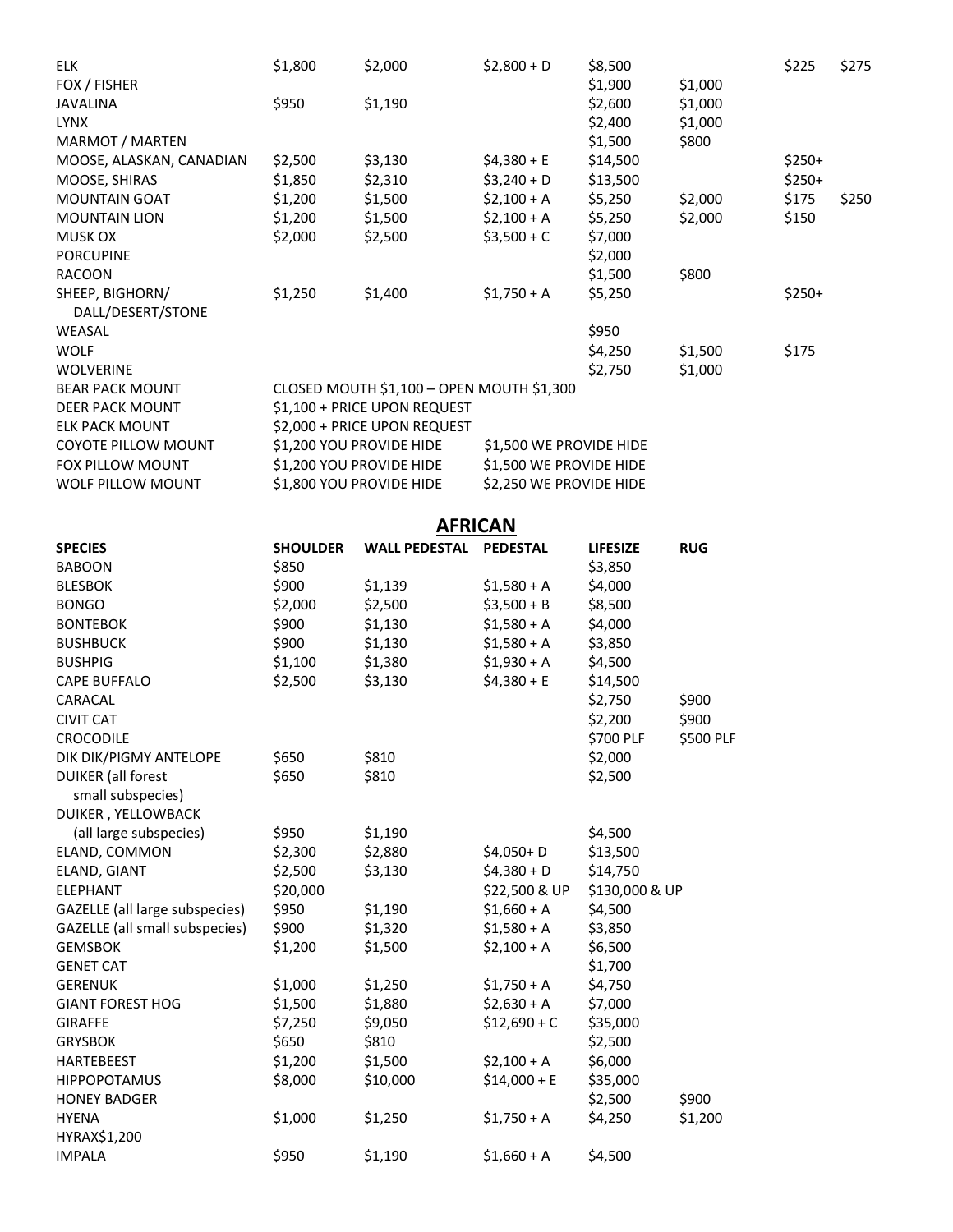| JACKAL, (all subspecies)              |         |         |               | \$2,200  | \$700   |
|---------------------------------------|---------|---------|---------------|----------|---------|
| KLIPSPRINGER                          | \$650   | \$810   |               | \$2,500  |         |
| KUDU, GREATER                         | \$1,650 | \$2,060 | $$2,890 + B$  | \$8,750  |         |
| KUDU, LESSER                          | \$1,200 | \$1,500 | $$2,100+A$    | \$5,250  |         |
| KOB                                   | \$1,000 | \$1,250 | $$1,750 + A$  | \$4,750  |         |
| <b>LECHWE</b>                         | \$1,000 | \$1,250 | $$1,750 + A$  | \$4,750  |         |
| LEOPARD                               | \$1,250 | \$1,560 | $$2,190+A$    | \$6,250  | \$1,500 |
| <b>LION</b>                           | \$2,000 | \$2,500 | $$3,500 + A$  | \$8,250  | \$2,700 |
| <b>MONGOOSE</b>                       |         |         |               | \$1,500  |         |
| MONKEY, COLOBUS                       |         |         |               | \$2,750  |         |
| MONKEY, VERVET                        |         |         |               | \$2,750  |         |
| NYALA, MOUNTAIN                       | \$2,200 | \$2,750 | $$3,850 + B$  | \$9,000  |         |
| NYALA, SOUTHERN                       | \$1,200 | \$1,500 | $$2,100 + A$  | \$5,750  |         |
| ORIBI                                 | \$700   | \$8,750 | \$1,230       | \$2,850  |         |
| ORYX (all subspecies)                 | \$1,200 | \$1,500 | $$2,100+A$    | \$6,500  |         |
| <b>OSTRICH</b>                        | \$3,500 |         |               | \$7,500  |         |
| <b>PORCUPINE</b>                      |         |         |               | \$2,500  |         |
| <b>PUKU</b>                           | \$1,000 | \$1,250 | $$1,750 + A$  | \$4,750  |         |
| REEDBUCK (all large subspecies)       | \$950   | \$1,190 | $$1,660 + A$  | \$4,500  |         |
| REEDBUCK (all mountain<br>subspecies) | \$900   | \$1,125 | $$1,580 + A$  | \$4,000  |         |
| <b>RHINOCEROS</b>                     | \$7,250 | \$9,060 | $$12,600 + E$ | \$35,000 |         |
| RHINOCEROS, REPLICA                   | POR     |         |               |          |         |
| <b>ROAN</b>                           | \$1,650 | \$2,060 | $$2,890 + B$  | \$8,500  |         |
| SABLE                                 | \$1,650 | \$2,060 | $$2,890 + B$  | \$8,500  |         |
| SEVAL                                 |         |         |               | \$2,750  | \$900   |
| <b>SITATUNGA</b>                      | \$1,000 | \$1,500 | $$2,100+A$    | \$4,500  |         |
| <b>SPRINGBOK</b>                      | \$900   | \$1188  | $$1,660+ A$   | \$3,850  |         |
| <b>STEENBOK</b>                       |         |         |               | \$2,500  |         |
| <b>SUNI</b>                           | \$600   |         |               | \$2,200  |         |
| TOPI / TSESSEBEE                      | \$1,100 | \$1,300 | $$2,100+A$    | \$6,000  |         |
| <b>VAAL RHEBOK</b>                    | \$850   | \$1,000 | $$1,580 + A$  | \$3,850  |         |
| <b>WARTHOG</b>                        | \$1,000 | \$1,250 | $$1,930 + A$  | \$4,500  |         |
| <b>WATERBUCK</b>                      | \$1,200 | \$1,400 | $$2,280+A$    | \$7,500  |         |
| WILDEBEEST (all subspecies)           | \$1,200 | \$1,400 | $$2,280+A$    | \$7,500  | \$1,500 |
| ZEBRA                                 | \$1,200 | \$1,400 | $$2,280 + A$  | \$8,000  | \$1,500 |
|                                       |         |         |               |          |         |

### **ASIAN, EUROPEAN, SOUTH PACIFIC, EXOTIC**

| <b>SPECIES</b>                        | <b>SHOULDER</b> | <b>WALL PEDESTAL</b> | <b>PEDESTAL</b> | <b>LIFESIZE</b> |
|---------------------------------------|-----------------|----------------------|-----------------|-----------------|
| <b>ADDAX</b>                          | \$1,200         | \$1,500              | $$2,630 + A$    | \$5,500         |
| AOUDAD                                | \$1,250         | \$1,560              | \$2,190 + A     | \$6,250         |
| <b>BANTANG</b>                        | \$2,500         | \$3,130              | $$4,380+D$      | \$14,500        |
| <b>BLACKBUCK</b>                      | \$900           | \$1,130              | $$1,580 + A$    | \$3,850         |
| BOAR (open mouth)                     | \$1,250         | \$1,560              | $$2,190 + A$    | \$4,500         |
| CHAMOIS (all species)                 | \$950           | \$1,190              | $$1,660 + A$    | \$4,000         |
| DEER, AXIS / FALLOW / SIKA            | \$950           | \$1,190              | $$1,660+A$      | \$4,500         |
| DEER, CHINESE WATER                   | \$850           | \$1,060              |                 | \$3,850         |
| DEER, HOG                             | \$900           | \$1,130              | $$1,580 + A$    | \$3,850         |
| DEER, PIERRE DAVID                    | \$1,600         | \$2,000              | $$2,800 + B$    | \$8,000         |
| DEER, RED/SAMBAR/                     | \$1,600         | \$2,000              | $$2,800 + B$    | \$7,500         |
| <b>MONCHURIAN SIKA</b>                |                 |                      |                 |                 |
| DEER, ROE                             | \$900           | \$1,130              | $$1,580 + A$    | \$3,850         |
| DEER, RUSA                            | \$1,200         | \$1,500              | $$2,100 + A$    | \$5,500         |
| <b>GAZELLE</b> (all Asian subspecies) | \$900           | \$1,130              | $$1,580 + A$    | \$3,850         |
| GOAT, DOMESTIC / FERAL                | \$850           | \$1,060              | \$1,490 + A     | \$3,850         |
| (all subspecies)                      |                 |                      |                 |                 |
| IBEX (all subspecies)                 | \$1,250         | \$1,560              | $$2,190+A$      | \$5,250         |
| <b>MARKHOR</b> (all species)          | \$1,300         | \$1,630              | $$2,280+A$      | \$5,750         |